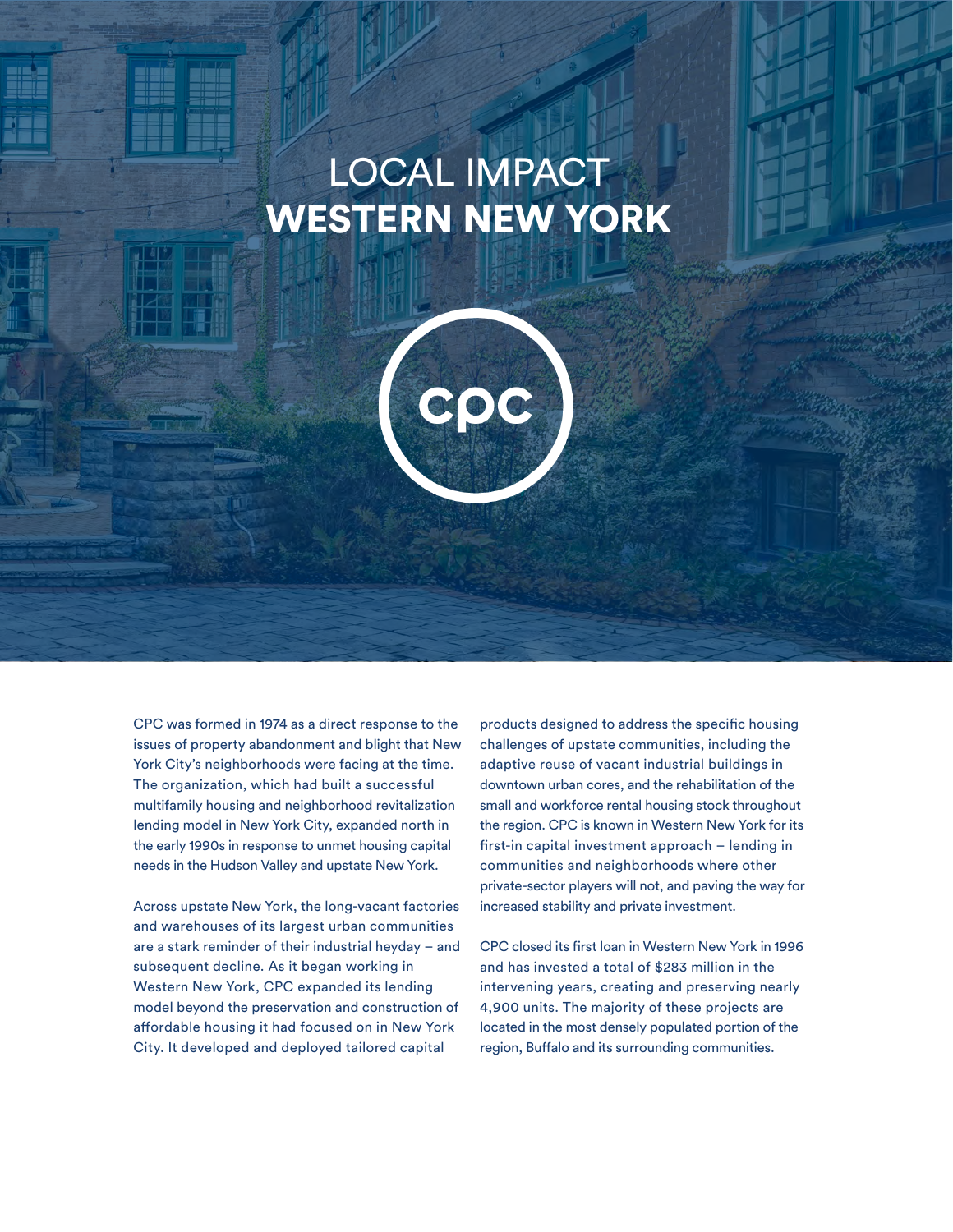

2,500+ \$ UNITS CREATED OR PRESERVED

\$200+ MILLION IN FUNDING

## BUFFALO NEW YORK

The gateway to the Midwestern steel industry, Buffalo was once one of New York's strongest economic engines. In the 1970s, jobs began to vanish as manufacturing moved overseas and canal shipping became an impractical mode of transit. Residents followed, leaving Buffalo with the thorny problem of suburban sprawl without growth, along with a limited tax base and few economic opportunities. By the 1990s, 27 percent of the city's residents were below the poverty line, and housing, while affordable, was largely distressed and decaying. CPC entered the Buffalo market in the late 1990s, focusing on lending in key neighborhoods (specifically Buffalo's greater downtown

and waterfront) in hopes of attracting the additional outside capital needed to stabilize the neighborhoods' multifamily housing stock.

In 2012-13, the state of New York launched an ambitious redevelopment initiative for Buffalo. The Buffalo Billion Investment Development Plan was designed to fund major projects in the advanced manufacturing, health and life sciences, and tourism sectors as a means of spurring private investment in the city and its environs. Between 1997 and 2018, CPC invested over \$200 million, creating or preserving 2,400 units across the city, primarily in small buildings and mixed-use and adaptive reuse projects. As a result of CPC's and the state's investment, and on-the-ground revitalization work by nonprofit and neighborhood groups across the city, there is a renewed interest in urban living and Buffalo is now experiencing a resurgence.



 $\mathsf{\hat{S}}$ 





### OLD FIRST WARD BUFFALO

Old First Ward's early residents, largely immigrants from the southwest of Ireland fleeing poverty, and later, the famine, came to Buffalo seeking work in the city's grain and manufacturing industries. Surrounded by a combination of canals, the Buffalo River, Lake Erie, and railroad infrastructure, the neighborhood remained ethnically homogeneous and working class for more than five generations. The 1959 opening of the Saint Lawrence Seaway disrupted the Old First Ward's economic equilibrium (as it did the city at large); the direct shipping route to the Atlantic Ocean bypassing Buffalo made thousands of the neighborhood's jobs redundant.

With the recent revitalization efforts on Buffalo's waterfront, the community is beginning to reap the benefits of tourism, as well as of redevelopment of its vacant industrial building stock.

CPC's first investment in the neighborhood is the 80-unit new construction of Buffalo River Landing. The five-story, mixed-used building is being constructed where the Erie Freight House, a transfer point between water and rail shipments, once stood. The original structure and adjoining property were declared a brownfield and required demolition and environmental remediation.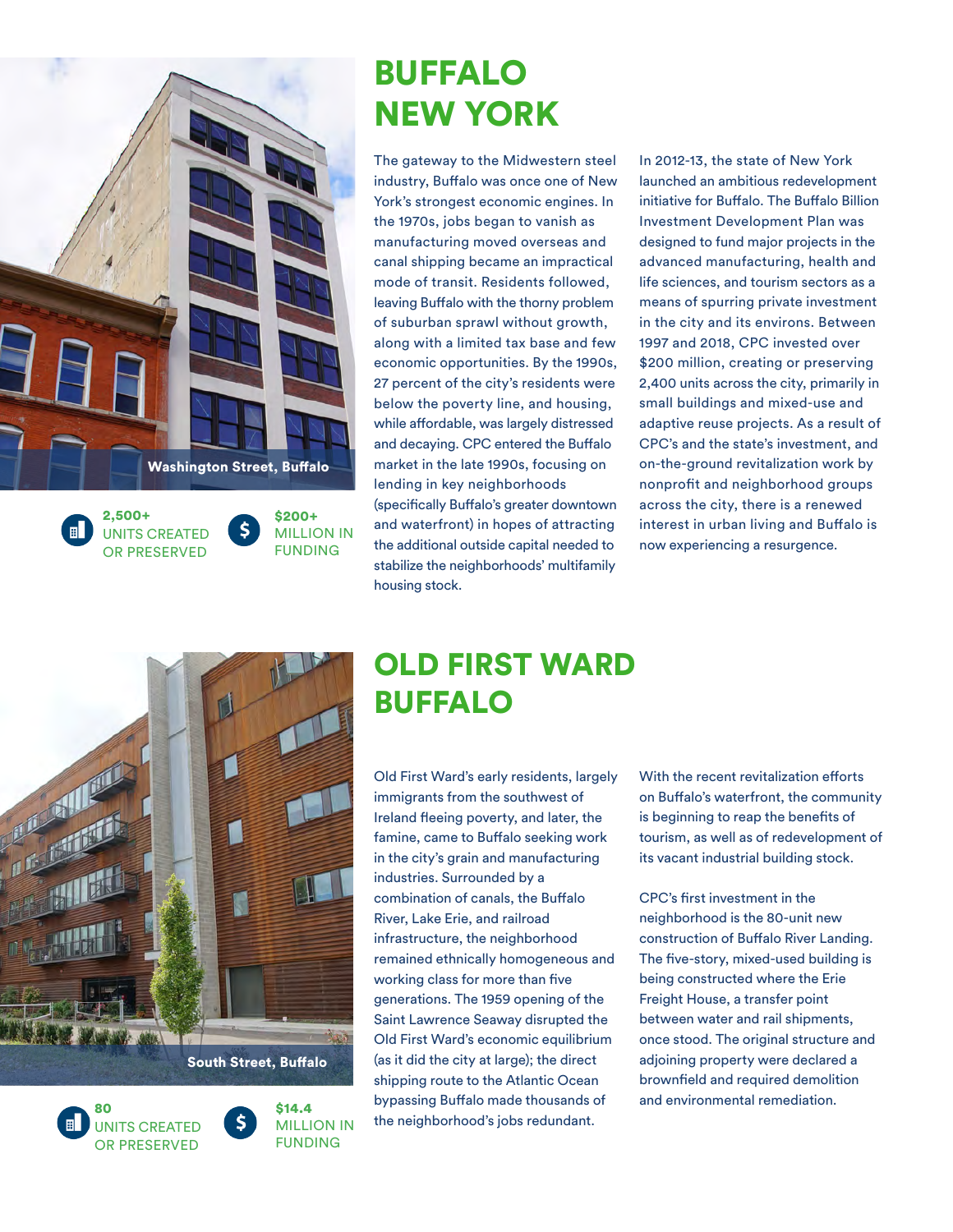

108 UNITS CREATED OR PRESERVED

\$28.2  $\mathsf{\dot{S}}$ MILLION IN FUNDING

### HYDRAULICS/LARKIN BUFFALO

Buffalo's earliest manufacturing district, the Hydraulics/Larkin District, takes its name from two sources: the Hydraulic Canal and J.D. Larkin & Co. Completed in 1828, the canal was a private-sector project designed to channel water through the neighborhood to power the mills and factories that sprang up alongside it. Founded in 1876, J.D. Larkin & Co. was a soap and toiletry product manufacturer, which experienced enormous success on the basis of its innovative-for-the-time, direct-toconsumer distribution model. A commercial powerhouse, by 1906, J.D. Larkin & Co. had grown from a single factory to a 13-building complex, with administrative offices designed by the architect Frank Lloyd Wright and more than 1,800 employees.

Like the city and sector at large, the Hydraulics District's manufacturing businesses suffered from changing market forces; by 1943, the canal had been filled in and J.D. Larkin & Co. had declared bankruptcy, leaving a neighborhood of shuttered and vacant industrial buildings. A decades-long effort to rehabilitate the Hydraulics District started in 2002, when a developer purchased the Larkin Terminal Warehouse building, and, in concert with local stakeholders, developed a master revitalization plan for the district.

500 Seneca Street presented an opportunity to take another of the neighborhood's vacant warehouses and transform it into a large, mixeduse building. Funded by CPC's investment, the building was converted into 108 apartments affordable to the local workforce and 110,000 square feet of new office and retail space. Today, the building is a vibrant eat-work-live space which houses a number of commercial and retail businesses, including CPC's Western New York office.